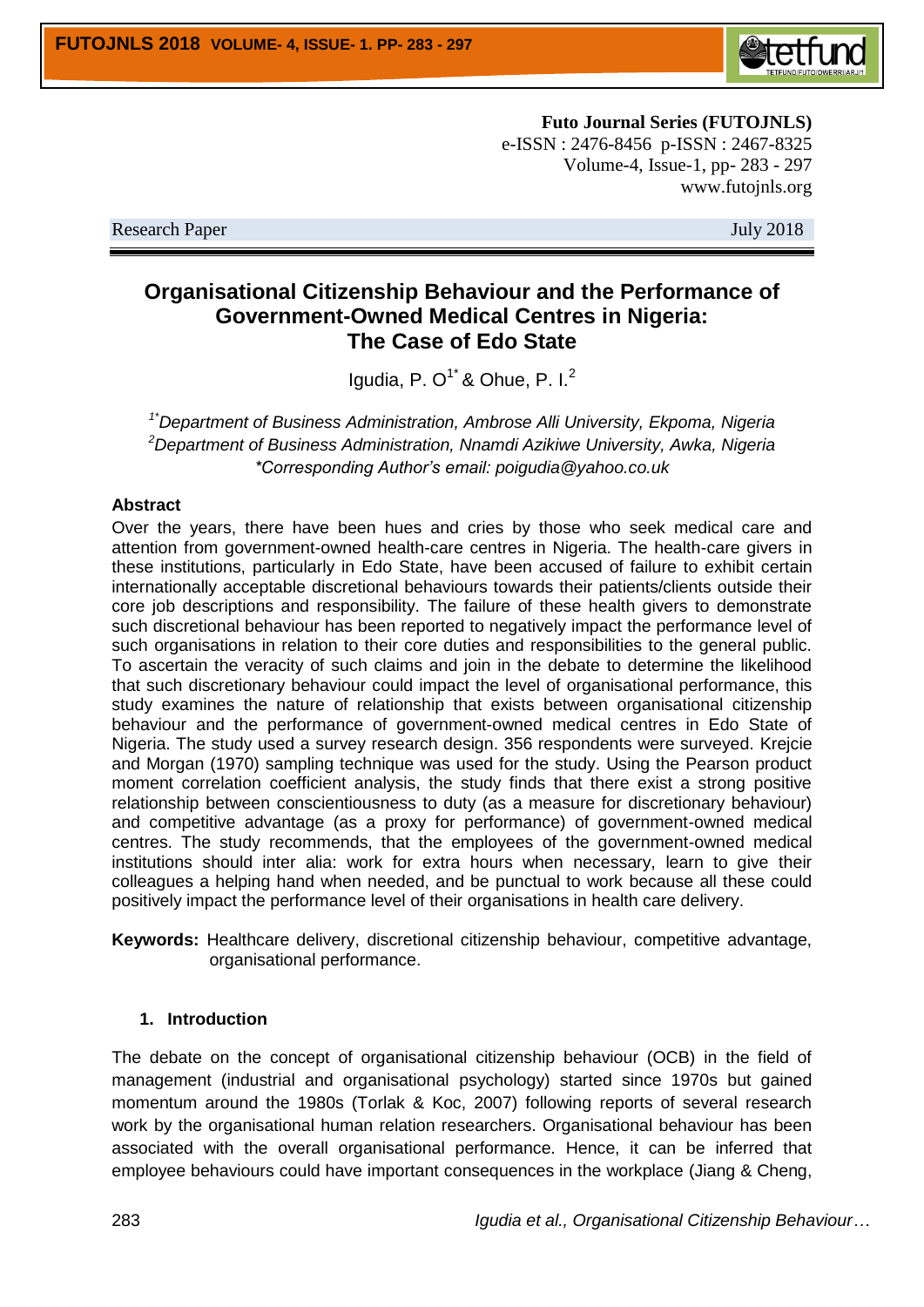

2003). Discretionary behaviour contributes positively to overall organisational effectiveness as it contributes to both the operational and organisational outcomes (Berry, 2015).

Given the above discussion, what then does organisational citizenship behaviour mean? To start with, what is behaviour? Behaviour, according to Berry (2015), "sits between motivation and performance". This means that our behaviour is underpinned by motivation and hence, behaviour causes performance. From the practical point of view, job description defines the horizon of the work to be performed and achieved following the day-to-day instructions and day-to-day objectives jointly agreed between the employees and their managers. However, if employees are to do the work only as defined, they may not exhibit high performance as may be needed or required to raise the organisational effectiveness. Thus, organisations need discretionary behaviours from their employees to achieve exceptional performance and effectiveness. There is more to achieving high performance than just sticking to defined roles and behaviours.

Discretionary behaviour can therefore be defined as all those other activities beneficial to the organisation that are not so defined (Berry, 2015). According to Berry, discretionary behaviour primarily defines the organisational citizenship behaviours (OCBs) that make organisations function and more effectively too. So, OCBs fasten all the defined behaviours of employees. Employees are indeed inclined to demonstrate discretionary behaviour when they feel happy and engaged with the job they are performing showing commitment to the organisation they are working for. Engagement and commitment can instigate an employee to be motivated so much as to offer more effort into performing their tasks. However, employees quite often than not, cease to exhibit discretionary behaviour when the psychological contract with the organisation seems to be breached.

Organisational citizenship behaviour, a product of discretionary behaviour, refers to that extra soothing behaviour outside of the routine employee task put up by an employee in the course of performing an assigned or defined task in the workplace (Daniels, Joireman, Falvy & Kamdar, 2006). According to Todd (2003), organisational citizenship behaviour entails an application of maximum knowledge, skills and abilities in workplace by employees. An application of this maximum knowledge and skills aids the attainment of an organisation's set objective. Today, the occurring changes in the organisational environments, the resulting innovations and the flexibility and sophistication of consumers' demands and tastes require that employees necessarily should exhibit voluntary discretionary behaviour in their organisations.

There are several benefits associated with OCB the reasons of which organisations especially government-owned health centres should ensure that their employees demonstrate OCB. Some of such benefits include the protection of organizations against destructive and undesirable behaviours, protection of organisation's healthy operations, improvement of incumbents' skills and their abilities, and increase in the performance and productivity of the organisation through effective co-ordination (Desimone, 2002). The reason of performance is very pertinent to ensure that these government-owned health centres compete favourably within the healthcare industry. Given the characterisation of OCB into altruism, conscientiousness, sportsmanship, civic virtue and courtesy (Bateman & Organ, 1983; Podsakoff, Mackenzie, Paine & Bachraeh, 2000), it is clear that any organisation that has employees that demonstrate or exhibit OCB can boast of competitive advantage within the industry. The attitudes of employees, who are key stakeholders in their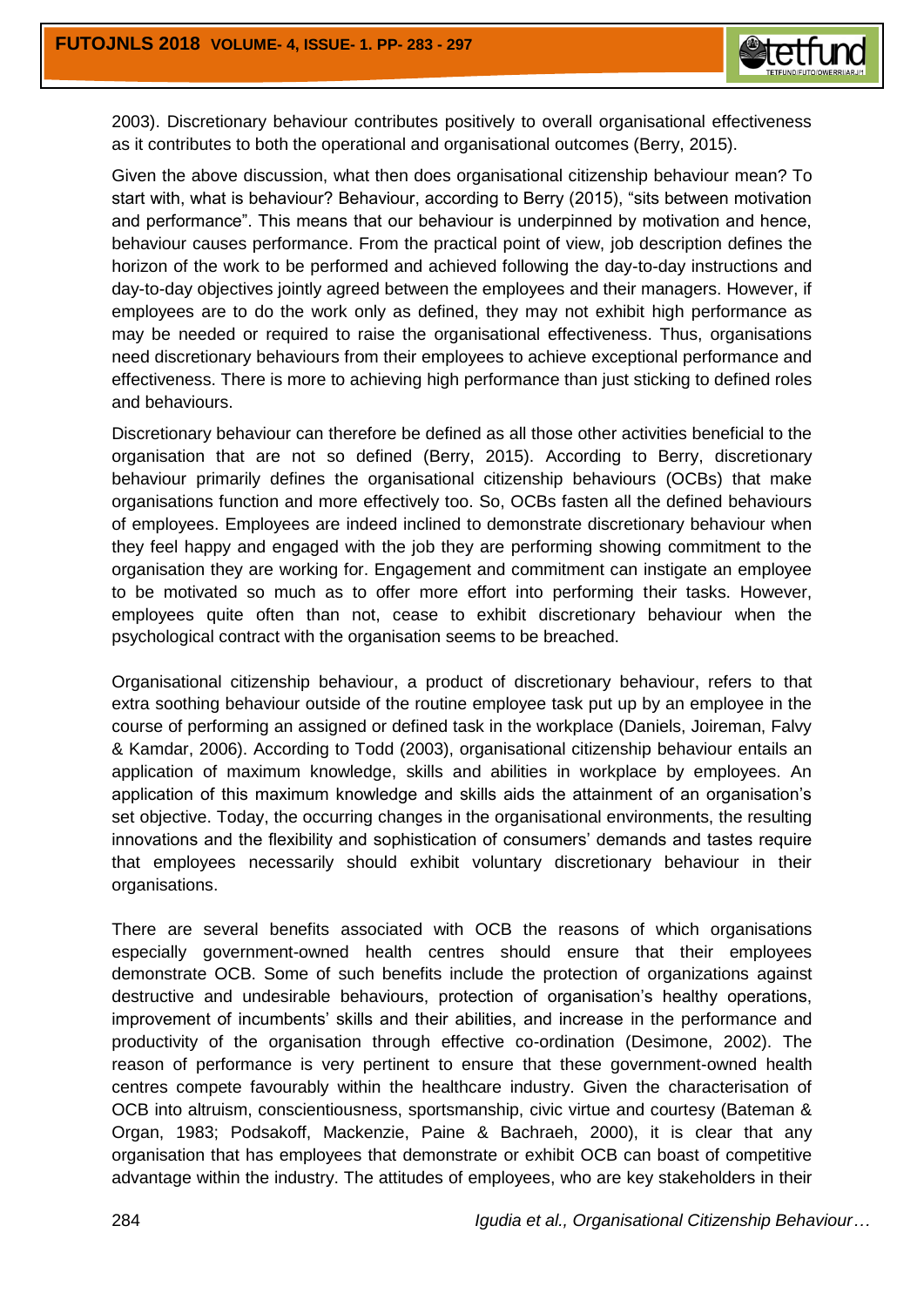

organisations, can impact the performance level of their organisation (Poncheri, 2006). Therefore, the performance level of any organisation is dependent upon the behaviour of her employees. Richard (2009) classifies organisational performance into three specific areas of firm outcomes: financial performance (profits, return on assets, return on investment, etc.); competitive advantage; and shareholders' returns (total shareholder return, economic value added). Therefore, an organisation is regarded as effective when and only when it has a high performance level (Upadhaya, Munir & Blount, 2014).

Despite the benefits of OCB, the field survey of the researchers shows that most employees of government-owned medical centres in Edo State, Nigeria have been reported to exhibit certain non-rational behaviours such as failing to help patients with the needed assistance, coming late to work, unwillingness to put in extra hours and most times yelling at and intimidating patients at any given opportunity. Such impolite and unethical behaviours can negatively impact the performance level and competitiveness of their organisations. Indeed, research shows that organisations that observe organisational citizenship behaviour exhibit signs of organisational success which, to a large extent, ensures high performance and sustained existence (Turnipseed & Rassuli, 2005). It is against this backdrop that this study seeks to ascertain the nature of relationship that exists between the performance level of government-owned medical centres in Edo State, Nigeria and the organisational citizenship behaviour (OCB) of the healthcare employees in these institutions. The study examines in specific terms the extent of relationship that exists between conscientiousness as proxy for OCB and competitive advantage as a proxy for organisational performance of governmentowned medical centres in Edo State of Nigeria.

In pursuant to this objective, we pose the question "What is the extent of relationship that exists between conscientiousness and competitive advantage of government-owned medical centres in Edo State of Nigeria"? We also hypothesise that "the relationship between conscientiousness and competitive advantage of government-owned medical centres in Edo State of Nigeria is significant and positive.

### **2. Review of Related Literature**

### **2.1. Conceptual Review**

### **2.1.1. Organisational Citizenship Behaviour**

The concept of organisational citizenship behaviour (OCB) emerged in the field of organisational behaviour and has gained much attention over the past four decades (Torlak & Koc, 2007).OCB explains how an employee of an organisation determines his/her role and behaviour in line with the expectation or anticipation of the organisation (Jiang & Cheng, 2003). Robbins (2001) asserts that OCB is the discretionary behaviour that members of an organisation exhibit in the organisation and a demonstration of their allegiance to the organisation.

Prajogo and McDermott (2011) see organisational citizenship behaviour (OCB) as a kind of behaviour which is beyond the officially assigned duties of a worker in an organisation. It represents a kind of behaviour which is formed by the employee voluntarily based on the individual's personal intentions. OCB depicts a kind of behaviour which neither follows a direct reward system noris it officially appreciated by the organisation but which nonetheless is very important for upgrading an organisation's efficiency and effectiveness given its impact on the performance level of the organisation (Koys, 2001; Prajogo & McDermott, 2011).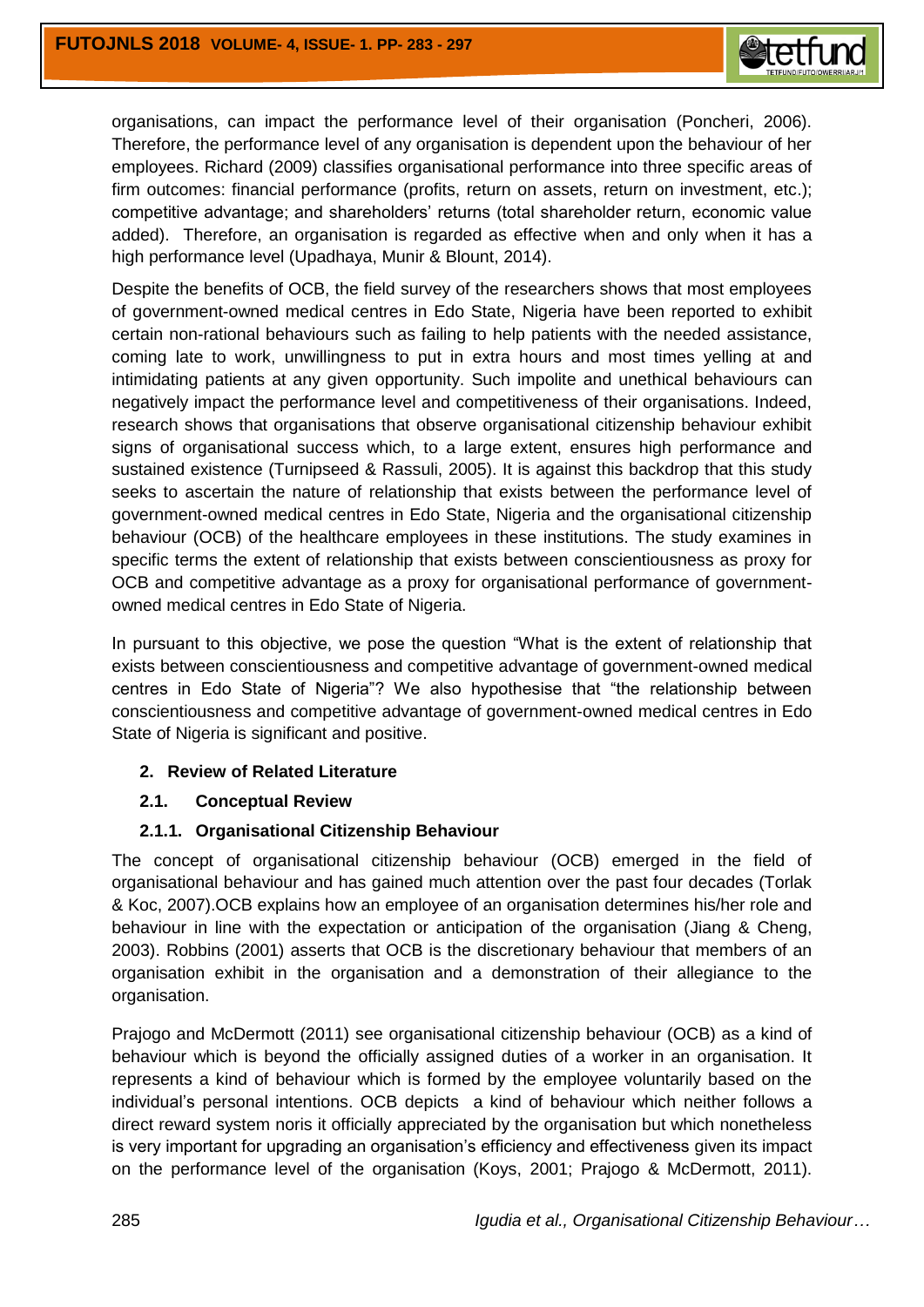

Employee's attitude significantly impacts the competitive position of an organisation. In principle, OCB can be exhibited by employees no matter the type of organisation in four different trajectories. The first way an employee can demonstrate OCB is when he/she shows willingness to identify with the organisation; the second is when an employee shows the readiness and willingness to render assistance to colleagues when needed; the third is when a worker does not show any parochial or selfish pursuit of profits in the course of performing his/her duty; the final demonstration of OCB by an employee is when such an employee exhibits total dedication to one's work (Hsieh, Lang & Chen, 2010). Also, Podsakoff, Mackenzie, Paine and Bachraeh (2000) assert that OCB can be characterised into civic virtue, altruism, conscientiousness, sportsmanship and courtesy. This means that employees who demonstrate any of these various characters invariably exhibit OCB.

However, as the saying goes, "nothing goes for nothing". For an employee to go beyond his job description and assignment for the good of the organisation depicts an incredible level of motivation. Thus, there must be such inherent personal traits and organisational conditions that encourage individuals to contribute beyond their formal job requirements. For example, what is that innate property within an individual that compels him/her to lift a colleague to the office to assume duty or from office after closing? Research has shown that organisational conditions especially supervisor's support tended to increase individual's OCB (Vanyperen, Berg & Willering, 1999). It is concluded that individual OCB occurs based on the social exchange principles or reciprocity otherwise known as social exchange theory (SET) (Pickford & Joy, 2016). In this regard, organisations that need to benefit from OCB should have in place policies and programmes that will encourage and foster manager-subordinate relationship and other such organisational policies.

### **2.1.2. Conscientiousness**

Some writers (see for example Podsakoff *et. al.,* 2000) opined that OCB can be demonstrated through conscientiousness. For example, Joo and Soonkwan, (2008) argued that conscientiousness indicates a discretionary extra-role behaviours that exceed the requirements of the task, job, and work ethics puts up by an employee. When an organisation member carries out some of his/her role requirements far beyond the minimum requirement like being punctual, not taking extra breaks, doing one's duties sincerely even when no one is watching and maintaining and conserving resources, such an employee is exhibiting conscientiousness. This conscientiousness behaviour also entails appreciating constructive ideas from sub-ordinates, helping colleagues and acting proactively on behalf of the organisation (Podsakoff, MacKenzie, Paine & Bachraeh, 2000).

### **2.1.3. Organisational Efficiency**

Research shows that the practice of OCB helps organisations to improve the efficiency of their employees and managers, ensures that there is effective utilisation of resources needed for more productive activities and objectives in the organisation, reduces the wastages of scarce resources that would be needed to run the organisation more efficiently and effectively, assists the organisation in the coordination between work groups and other groups within the organisation, positively impacts the competitive position of the organisation, enhances the stability of the organisation, makes the organisation more responsive to the changes occurring in the environment and lastly makes the relationship between an organisation and its customers more cordial (Podsakoff *et. al.,* 2000).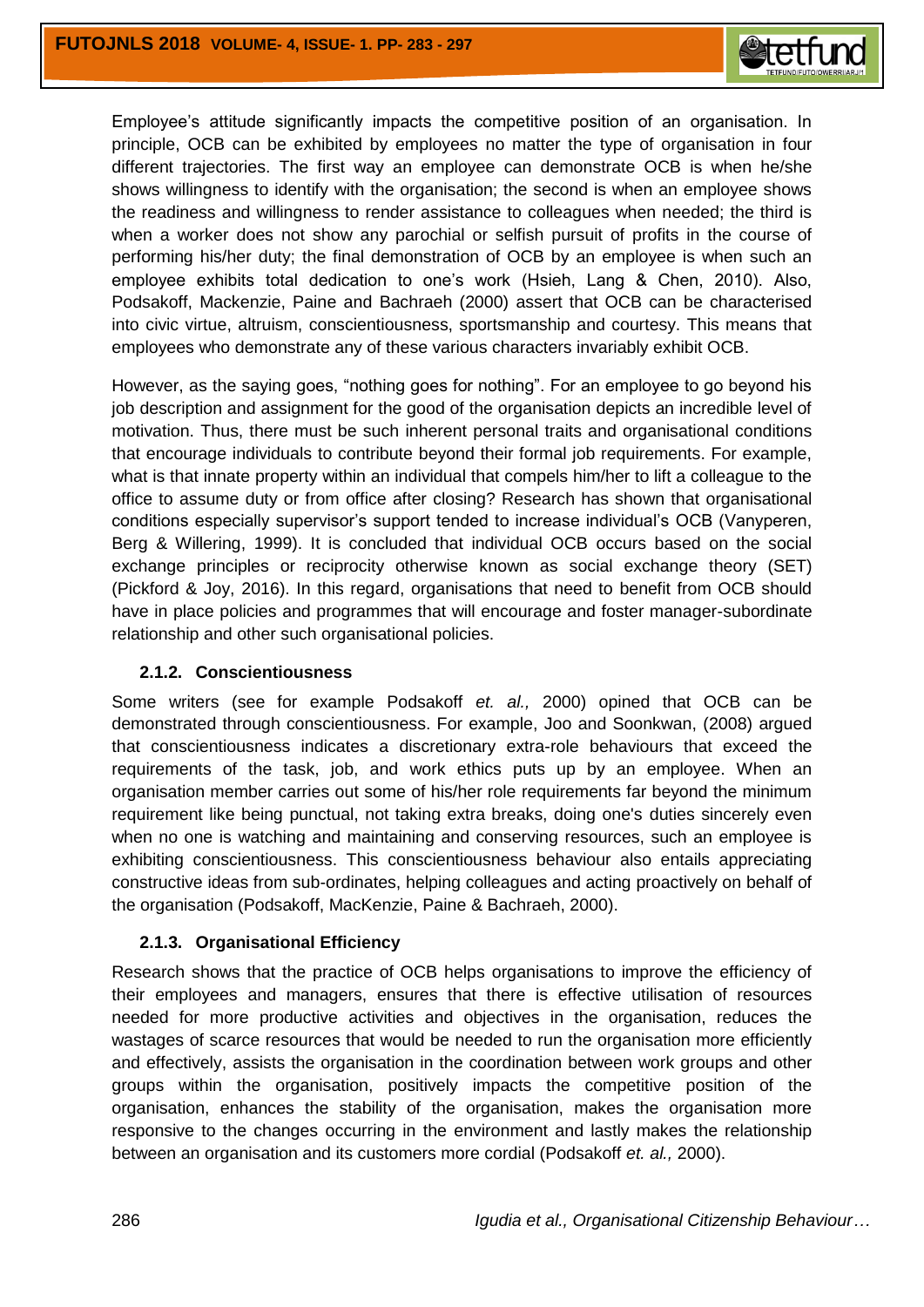

### **2.1.4. Organisational Performance**

OCB can also be demonstrated through organisational performance (OP). OP is a socially constructed phenomenon that is subjective, complex, and particularly hard to measure in most business organisations (Au 1996; Anspach, 1991). Notwithstanding, organisational performance can be measured by comparing the organisational actual output against its inputs. Furthermore, OP can be said to involve three specific areas of firm outcomes: (a) financial performance (profits, return on assets, return on investment, etc.); (b) product (service) market performance (sales, market share, competitive advantage etc.); and (c) shareholder return which involves total shareholder return, economic value added, and so on (Richard, 2009). Therefore, an organisation is regarded as effective when it has a high performance level (Upadhaya, Munir & Blount, 2014).

### **2.1.5. Competitive Advantage**

Firms that earn persistently higher levels of profit than competitors have a competitive advantage (Grant, 2008). A variety of theories within the strategy domain address competitive advantage as a way of explaining how management decisions or market factors lead to superior economic performance. According to Rayport and Jaworski (2004) to have a competitive advantage a firm must create superior value for buyers by offering lower prices than competitors for equivalent services or by providing unique services that a buyer is willing to pay for at a premium price. Using this definition, a given firm must devise a competitive strategy that is able to establish a profitable and sustainable position relative to competitors. Grant (2008) asserts that building unique and valued know-how and capabilities that rivals cannot easily imitate entails having a competitive advantage. Rayport and Jaworski (2004) assert that an organisation's interface with its customer is its sole aim of striving to gain a competitive advantage over its competitors. Walsh, Enz, and Canina (2008) assert that when an organization has a competitive advantage over its competitors, it could positively affect the profitability of the organization.

# **2.2. Theoretical Framework**

This study is anchored on social exchange theory (SET) propounded by Thorndike (1935).The theory sees social exchange as a process of interactive exchanges between different people. The theory views human interactions and exchanges as a kind of resultsdriven social behaviour. The fundamental concept of the theory is centred on cost and reward believing that human decisions and behaviour are driven by the comparison of cost and rewards. In brief, the pillars of social exchange theory (SET) can be put into five central elements:

- i. Behaviour is predicated upon the notion of rationality: That is, the more a particular behaviour results in a reward, the more individuals will behave that way;
- ii. Relationship is based on reciprocation: That is, each individual in the relationship will provide benefits to the other so long as the exchange is equitable and the units of exchange are important to the respective parties. An exchange between two individuals must be seen as fair by both parties for the relationship to continue;
- iii. Social exchange is based on a justice principle: In each exchange, there should be a norm of fairness governing behaviour. The exchange must be viewed as fair when compared in the context of a wider network to third and fourth parties. This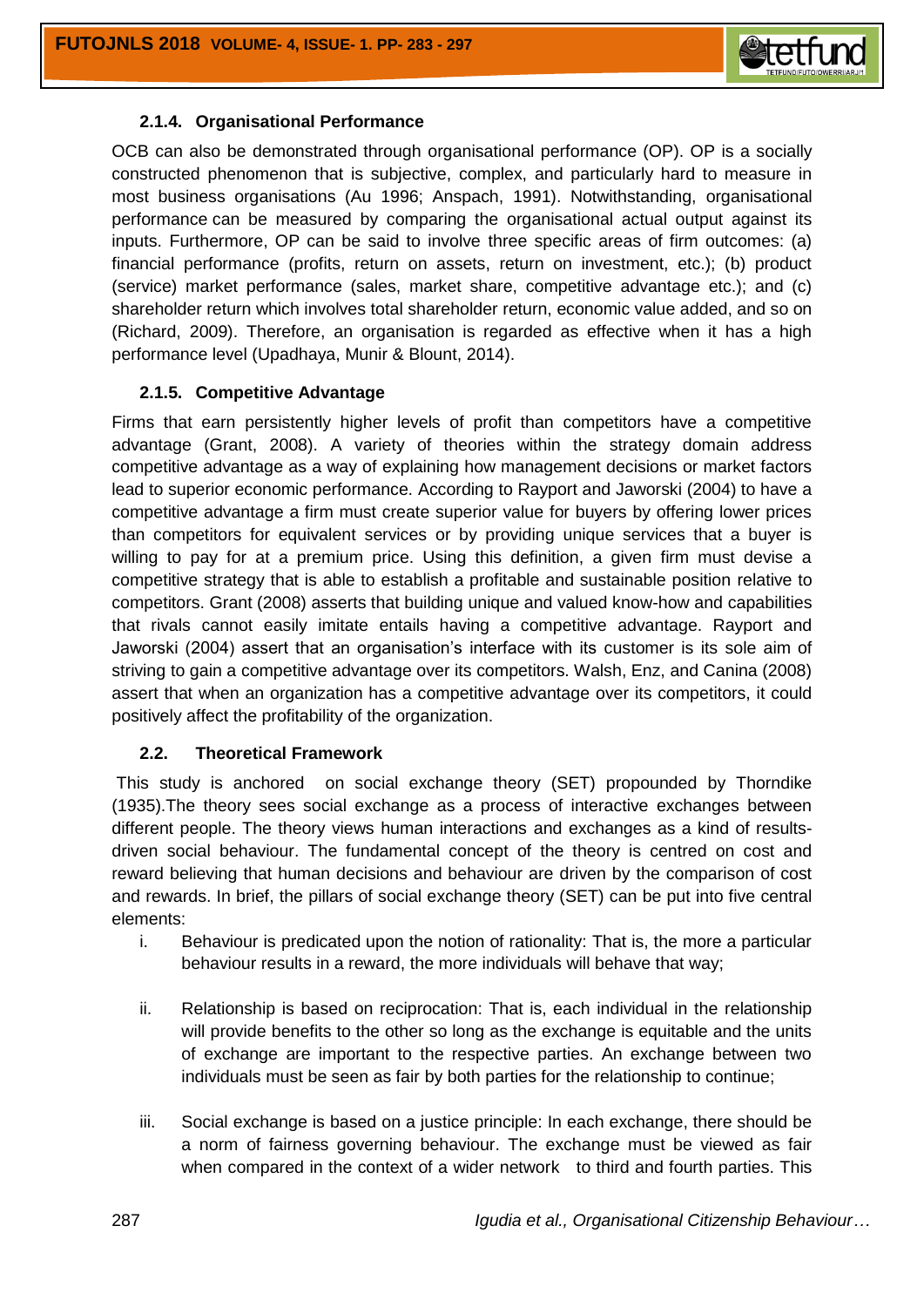

notion of distributive justice goes beyond the equity between the two principals' contribution. It involves each person comparing his or her reward to that of others who have dealt with this individual (the employee's superior) and what they received for the same or a similar contribution;

- iv. Individuals will seek to maximize their gains and minimize their costs in the exchange relation: It is important to understand that the notion of costs does not relate exclusively to financial issues; rather, costs can be incurred through the time and energy invested in a relationship; and
- v. Individuals participate in a relationship out of a sense of mutual benefit rather than coercion

This theory completely rules out the possibility of coercion as employees tend to view the work sphere as fair and just in cases where social ties can support their interests and ambitions**.** This theory is uniquely relevant to this research as the behaviour of employees' acts as relationship marketing for organisations. From our perspective, the patients are the investment that must be properly managed and cultivated. Thus, if the behaviours of the employees of the five selected case studies are seen from the perspective of cost and rewards by the patients, in which case, if the reward is judged to be great, the possibility that the patients will want to repeat their experience by patronising these health centres many more times as the needs arise will be very strong.

### **2.3. Empirical Review**

There are several empirical studies relating to how organisational citizenship behaviour (OCB) can impact organisations. Some studies have tested for organisational efficiency, others tested for comparative advantage while others have tested for productivity and performance.

For example, Obamiro, Ogunnaike and Osibanjo, (2014) examined the relationship between organisational citizenship behaviour, hospital corporate image and performance in selected hospitals in Lagos State, Nigeria. With a sample size of 298 patients and employing the structural equation model (SEM), the study revealed that hospitals can increase their performance level through organisational citizenship behaviour and corporate image because such behaviours help to enhance customer loyalty.

In their study, Chang, Tsai and Tsai, (2010) examined the influence of organisational citizenship behaviours and organisational commitment on organisational performance in selected Taiwan manufacturing companies. 12 companies were investigated with a response rate of 52.5% (105/200). The study used the structural equation modelling (SEM) for its analysis. The result shows that organisational citizenship behaviour and organisational commitment could positively influence organisational performance. It also found that organisational citizenship behaviours can positively influence organisational commitment.

Mohammad and Saima, (2015) examined the factors affecting organisational citizenship behaviour in selected business organisations in Bangladesh. With a sample size of 150 respondents and employing factor analysis, the study identified organisational loyalty, altruism, civic virtue, sportsmanship, courtesy, conscientiousness, organisational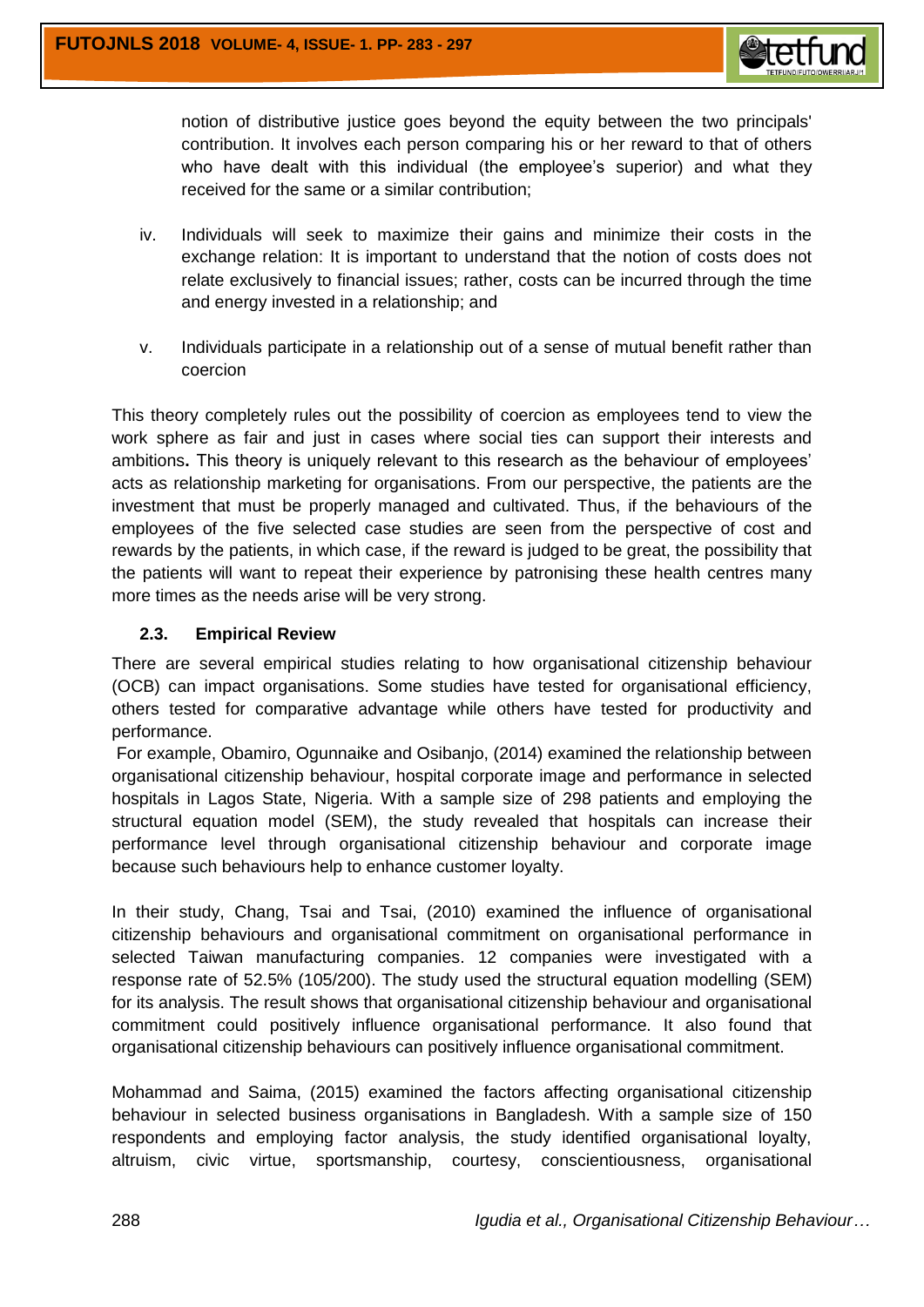compliance, problem concern, individual initiatives and self-development as dimensions of organisational citizenship behaviour which do impact organisational performance.

In the same vein, Ahmedu, (2011) examined the impact of OCB on the performance of some selected manufacturing companies in Ibadan, Oyo State of Nigeria. Although this study used the regression analysis, it found that civic virtue and conscientiousness as dimensions of OCB do impact customer retention which is similar to earlier study.

Yu-Je, Chao and Chin-Lang, (2012) also examined how OCB can impact organisational performance of Taiwan-Listed family businesses. The study used the interview method to collect data from chiefs and managers of Taiwan-listed family businesses. Using the structural equation modelling (SEM), the study found that employee loyalty has a direct positive but no significant effect on organisational performance whereas OCB has a significant effect on organisational performance.

Another study on Nigerian context is the one by Uzonwanne (2014) who investigated the effect of OCB on the service delivery of oil workers in Nigeria. The Nigerian National Petroleum Corporation (NNPC) was the case study. Using T-test and ANOVA for the data analysis, the study found that the exhibition of OCB by NNPC employees very strongly impacts the service delivery capacity and efficiency of the NNPC as an organisation.

In all of these examined empirical studies, none of them relates to the performance of government-owned medical centres in Nigeria or Edo State. It is in order to bridge this gap in knowledge that this study is being undertaken.

### **3. Research Methods**

### **3.1. About the Case Study**

The University of Benin Teaching Hospital (UBTH), Benin-City, Edo State is one of our case studies. It is a federal government-owned tertiary health facility established in 1973. It was established to compliment her sister institution, the University of Benin, to provide secondary and tertiary healthcare to the then mid-western region (now Edo and Delta) and its environs. Another case study is the Federal Neuro-Psychiatric Hospital, Benin City, Edo State established in July 1963. It was established to provide friendly, specialised, qualitative psychiatry and rehabilitative care for the mentally ill.Irrua Specialist Teaching Hospital, Irrua is another case study. Formerly known as Otibhor-Okhae Teaching Hospital, this medical health centre was established in 1993 at Irrua in Edo State to provide secondary and tertiary health care to the people of Edo North and Edo Central. Our fourth case study is the Central Hospital/Specialist Hospital, Benin-City. This is a full-fledged hospital offering affordable treatment, rehabilitation and preventive health care programmes to the good people of Edo State in particular and Nigeria in general. The last but not the least case study is the Stella Obasanjo Women and Children Hospital, Benin-City, Edo State, established in March 2007 by the Edo State government in honour of the former first lady of Nigeria, Stella Obasanjo. It is located along country home road, Sapele road, Benin-city, Edo state.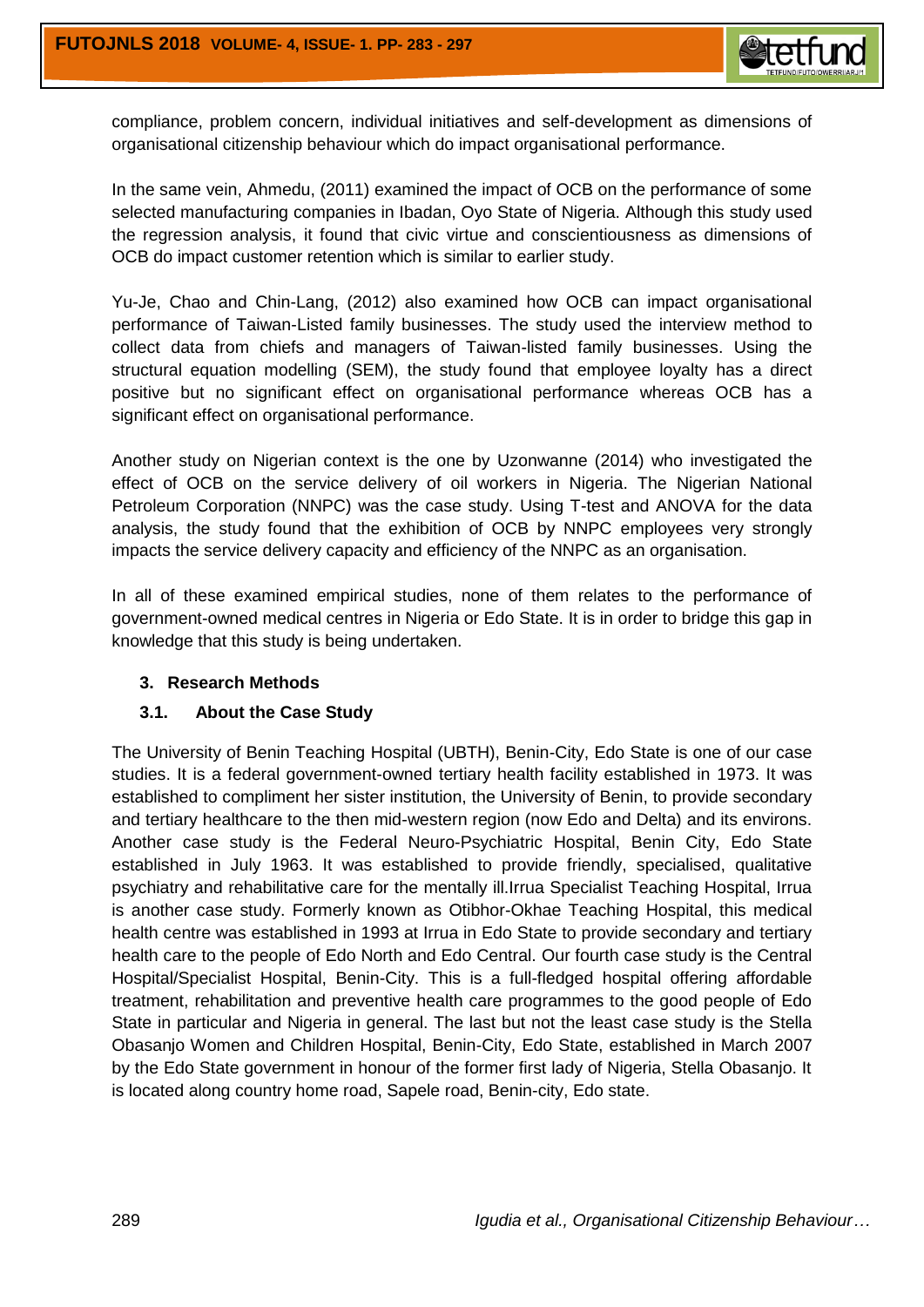

## **3.2. Population of Study**

There are five institutions under study. The population of interest are the medical personnel of the five institutions highlighted in Table 1.

|  | Table 1: Population of Medical Personnel of the Institutions under Study |  |
|--|--------------------------------------------------------------------------|--|
|  |                                                                          |  |
|  |                                                                          |  |

| Selected Government-Owned Healthcare Centres in Edo State           | Population |
|---------------------------------------------------------------------|------------|
| University of Benin Teaching Hospital (UBTH), Benin City, Edo State | 1,532      |
| Federal Neuro-Psychiatric Hospital, Benin City, Edo State           | 775        |
| Irrua Specialist Teaching Hospital, Irrua, Edo State                | 1,144      |
| Central Hospital/Specialist Hospital, Benin-City, Edo State         | 746        |
| Stella Obasanjo Women and Children Hospital, Benin-City, Edo State  | 614        |
| Total                                                               | 4,811      |

Source: Personnel Departments of the Institutions under Study (2017)

### **3.3. Sample Size and Sampling Technique**

The Krejcie and Morgan (1970) sampling technique was used for this study. The formula is denoted as:

$$
S = \frac{x^2 NP(1-P)}{d^2 (N-1) + x^2 P(1-P)}
$$
(1)

Where:

S= Sample Size  $X^2$  Table value of chi-square for 1 degree of freedom 0.05 confidence level (3.84) N= population Size (4,811) P= Population proportion (0.5)  $D =$  Degree of accuracy (0.005) S=  $3.84(4,811)$  (0.5) (1-0.5) / 0.05<sup>2</sup> (4,811-1) + 3.84 (0.5) (1-0.5) S= (9237.12)(0.5)/ 12.025 + 0.96 S= 4,618.56/ 12.985 S=355.68= 356

Based on the above, 356 copies of the questionnaire were randomly distributed to the sampled respondents in the five institutions under study. The data collection tool employed by the researchers was the questionnaire (see appendix). It was designed based on a five point Likert Scale. Strongly Agreed (SD), Agreed (A), Strongly Disagreed (SD), Disagreed (D) and Undecided (U). It was used because it enables the collection of data from a primary source.

The Bowley's (1926) allocation formula was used to determine the institutional sample size and therefore the number of copies of the questionnaire to be distributed to each of the five institutions under investigation. The Bowley's formula is denoted thus:

$$
Nh = n(nh)/N
$$
 (2)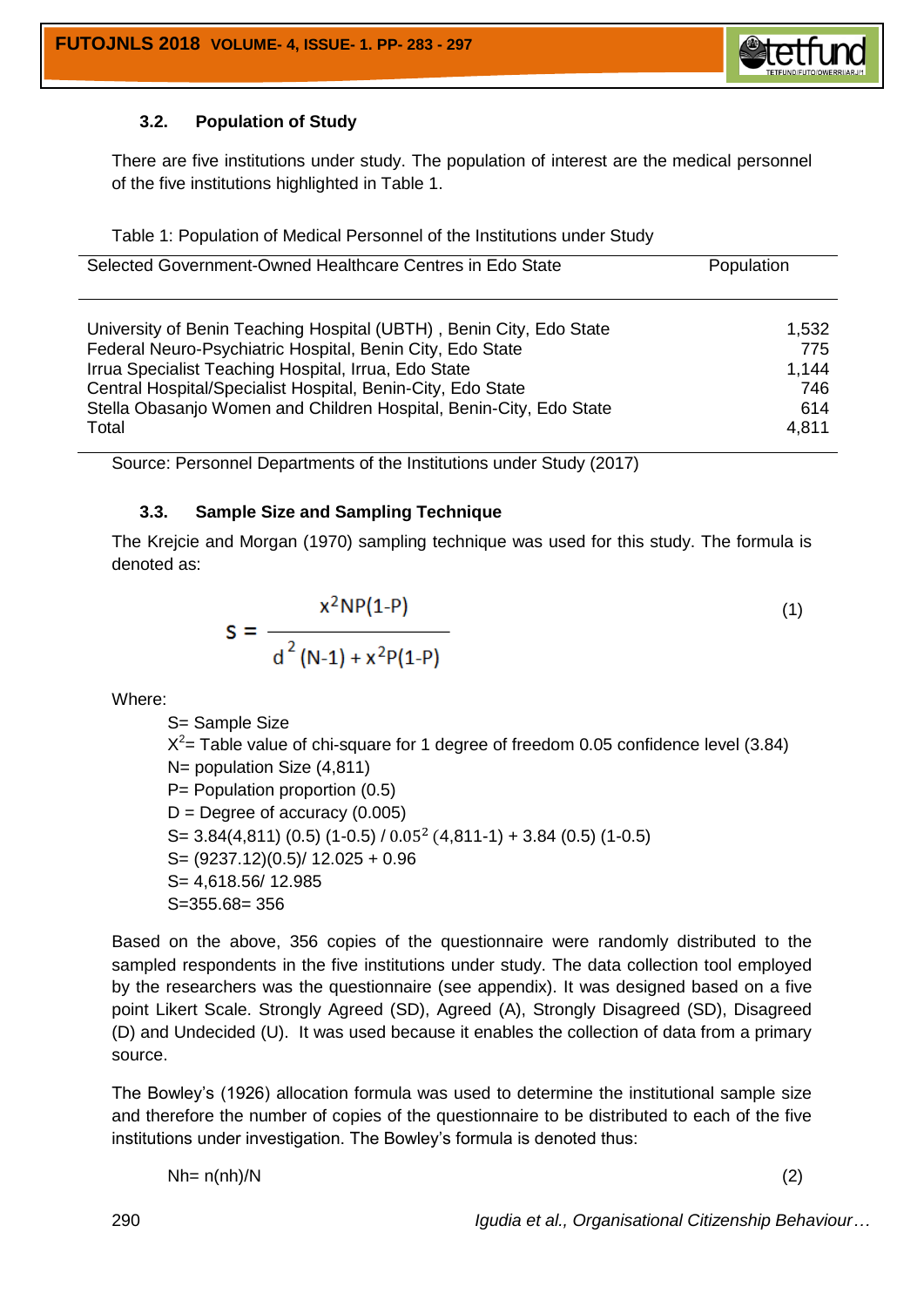

Nh= Number of units to be distributed to each group. nh = Number of respondents in each group. N = Total Sample Size. N= Total Population Size.

Applying the Bowley's formula, 113 copies of the questionnaire were distributed to the randomly chosen health personnel at the University of Benin Teaching Hospital (UBTH), Benin City, 57 copies to those at the Federal Neuro-Psychiatric Hospital, Benin City while 85 copies were randomly distributed to those at the Irrua Specialist Teaching Hospital, Irrua, Edo State. Also, 55 copies and 46 copies were respectively distributed to those at the Central Specialist Hospital and Stella Obasanjo Women and Children Hospital both in Benin-City, Edo State.

Bowley's allocation formula was used to determine the copies of the questionnaire to be distributed to each institution. This was randomly distributed to only medical doctors and nurses.

### **3.4. Validity and Reliability of Instrument**

The instrument used for data collection had both content and face validity. The instrument was also found to be reliable as the Cronbach's Alpha reliability test showed .742 for OCB and .721 for Performance (see tables 2 and 3) relying on the suggestions of Suwannoppharat and Kaewsa (2015).

| Cronbach's     | N of Items |  |  |  |  |
|----------------|------------|--|--|--|--|
| Alpha          |            |  |  |  |  |
| .742           | 5          |  |  |  |  |
| 。。. ㄷ:؞!~! ⌒…. |            |  |  |  |  |

Table 2: Reliability Statistics for Organizational Citizenship Behaviour

Source: Field Survey, (2017)

Since the Cronbach's Alpha score of the reliability statistics for organisational citizenship behaviour 0.74>0.696, it shows that the instrument is reliable.

| Cronbach's | N of Items |
|------------|------------|
| Alpha      |            |
| .721       |            |
|            |            |

Table 3: Reliability Statistics for Performance

Source: Field Survey, (2017)

Since the Cronbach's Alpha score of the reliability statistics for performance 0.72>0.696, it shows that the instrument is reliable, the results of the reliability test are indications that there is internal consistency of the instruments.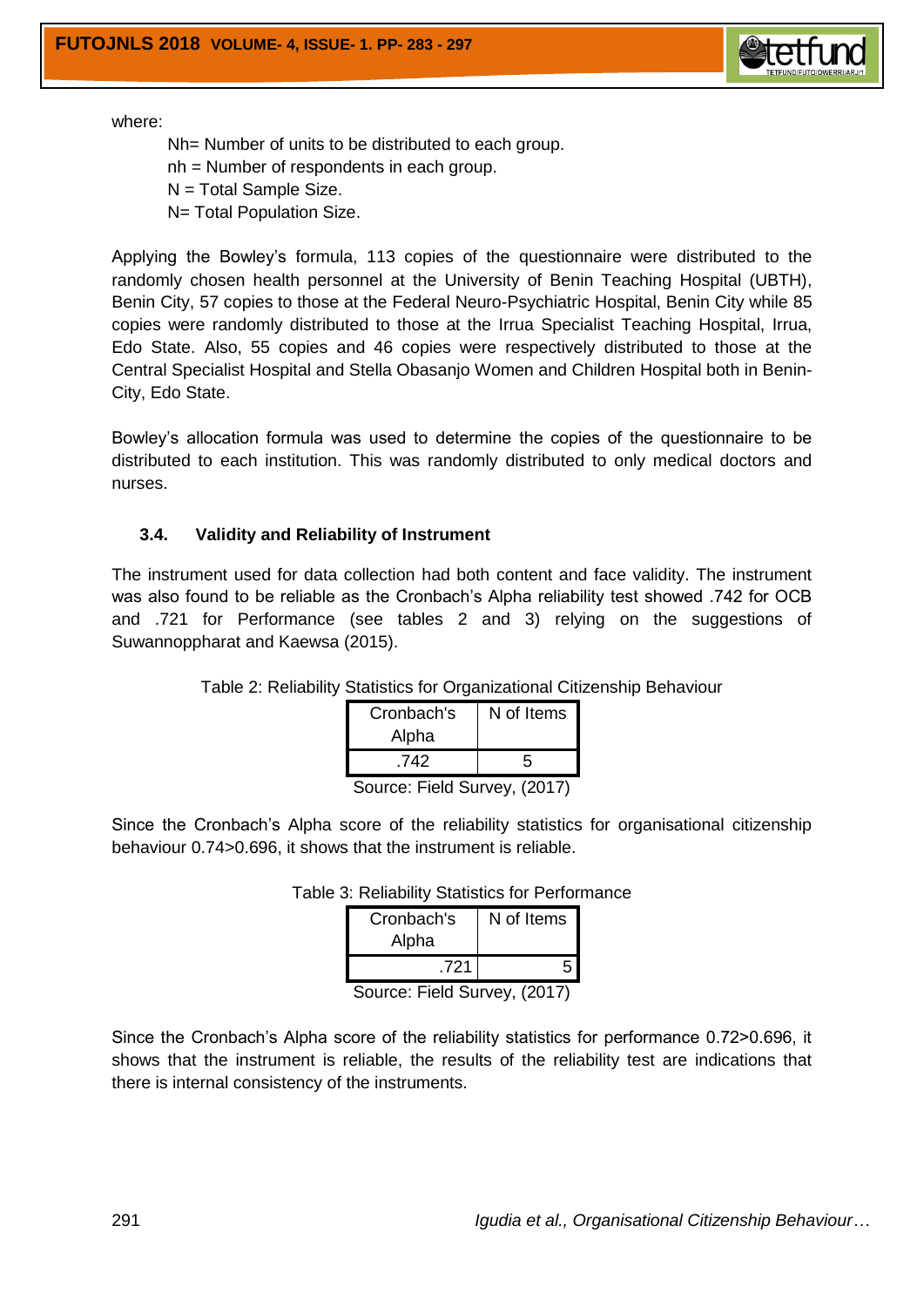

#### **3.5. Method of Data Analysis**

Pearson's Product Moment Correlation Coefficient was the inferential statistics used to analyse the data in order to ascertain the nature of relationship that exists between the dependent and independent variable. The level of significance was 5% while 95% confidence interval reliability was adopted.

### **4. Data Presentation, Test of Hypothesis and Discussion**

### **4.1. Data Presentation**

| Table 4: Table of Returned and Unreturned Questionnaire |           |                   |  |  |  |  |
|---------------------------------------------------------|-----------|-------------------|--|--|--|--|
|                                                         | Frequency | Percentage<br>(%) |  |  |  |  |
| <b>Returned Questionnaire (Valid)</b>                   | 272       | 76.40             |  |  |  |  |
| <b>Returned Questionnaire (Invalid)</b>                 | 31        | 8.71              |  |  |  |  |
| <b>Unreturned Questionnaire</b>                         | 53        | 14.89             |  |  |  |  |
| <b>Total Questionnaire Administered</b>                 | 356       | 100               |  |  |  |  |
| Source: Field Survey, (2017)                            |           |                   |  |  |  |  |

Table 4 showed that 272 (76.4%) questionnaires were correctly filled and returned out of the 356questionnaires administered. However, 23.6% of the questionnaires were either not returned or incorrectly filled.

### **4.2. Research Question**

What is the extent of relationship that exists between conscientiousness and competitive advantage of government owned medical centres in Edo State, Nigeria?

| Table 5: Range of scores on Conscientiousness |     |       |                                  |  |  |  |  |
|-----------------------------------------------|-----|-------|----------------------------------|--|--|--|--|
| Range of Score<br>%<br>N<br>Remarks           |     |       |                                  |  |  |  |  |
| $5 - 14$                                      | 55  | 20.22 | Poor scores on Conscientiousness |  |  |  |  |
| $15 - 25$                                     | 217 | 79.78 | Good scores on Conscientiousness |  |  |  |  |

Source: Field Survey, (2017).

Table 5 shows that 217 (79.78%) of the respondents with scores ranging from 15 to 25 scored high on conscientiousness, while 55 (20.22%) who scored between 5 and 14 had low scores on conscientiousness.

| Table 6: Range of scores on Competitive Advantage |                             |       |                                      |  |  |  |  |
|---------------------------------------------------|-----------------------------|-------|--------------------------------------|--|--|--|--|
| Range of Score<br>%<br>Remarks<br>N               |                             |       |                                      |  |  |  |  |
| $5 - 14$                                          | 42                          | 15.44 | Poor scores on competitive advantage |  |  |  |  |
| $15 - 25$                                         | 230                         | 84.56 | Good scores on competitive advantage |  |  |  |  |
| $\cdots$                                          | $\sim$ $\sim$ $\sim$ $\sim$ |       |                                      |  |  |  |  |

Source: Field Survey, (2017)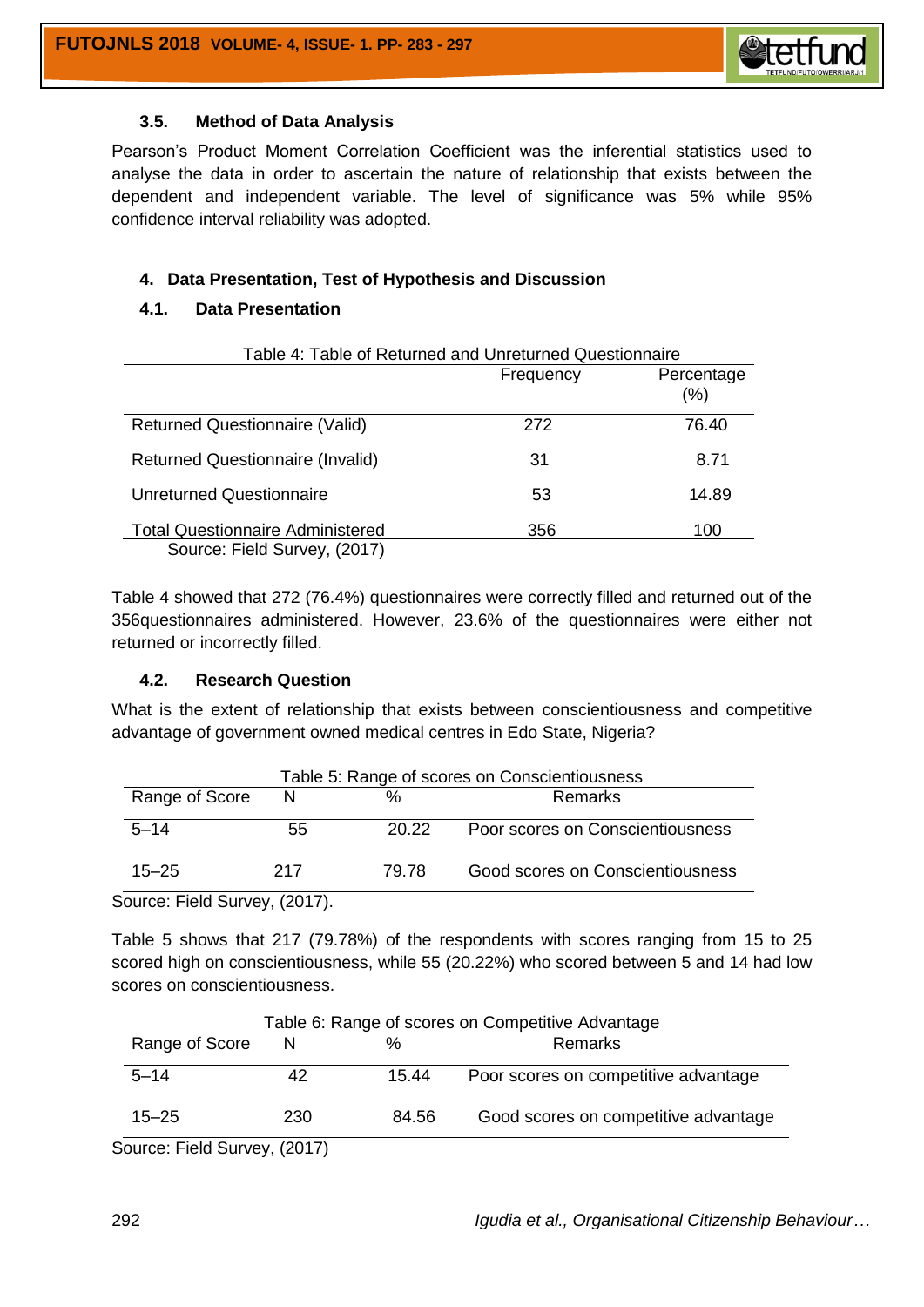Table 6 showed that 230 (84.56%) of the respondents with scores ranging from 15 to 25 scored high on competitive advantage while 42 (15.44%) who scored between 5 and 14 had low scores on competitive advantage.

| Table 7: Pearson (r) on Relationship between Conscientiousness and Competitive |
|--------------------------------------------------------------------------------|
| Advantage                                                                      |
| $O = 1$                                                                        |

| Correlations                                           |                        |                          |                       |  |  |  |  |
|--------------------------------------------------------|------------------------|--------------------------|-----------------------|--|--|--|--|
|                                                        |                        | <b>Conscientiousness</b> | Competitive Advantage |  |  |  |  |
|                                                        | Pearson<br>Correlation |                          | $.807$ **             |  |  |  |  |
| Conscientiousness                                      | Sig. (2-tailed)        |                          | .000                  |  |  |  |  |
|                                                        |                        | 272                      | 272                   |  |  |  |  |
|                                                        | Pearson<br>Correlation | $.807$ **                |                       |  |  |  |  |
| Competitive Advantage                                  | Sig. (2-tailed)        | .000                     |                       |  |  |  |  |
|                                                        | N                      | 272                      | 272                   |  |  |  |  |
| $**$ Consistent is similar at the COA level (Otaliaal) |                        |                          |                       |  |  |  |  |

. Correlation is significant at the 0.01 level (2-tailed).

Table 7 showed that the relationship between conscientiousness and competitive advantage of government owned medical centres in Edo State is significant and positive.

## **4.3. Test of Hypothesis**

HA: The relationship between conscientiousness and competitive advantage of government owned medical centres in Edo State, Nigeria is significant and positive.

Table 8: Significance of Pearson (r) on conscientiousness and competitive advantage using probability table of (r)

| $\mathsf{N}$ | cal.r | df  | crit. r | Remark |
|--------------|-------|-----|---------|--------|
| 272          | 0.81  | 270 | 0.12    |        |

S = Significant

Source: Field Survey, (2017).

Table 8 indicated that at 0.05 level of significance and 270df, the calculated r0.81 is greater than the critical r0.12. Therefore the formulated hypothesis is accepted. It shows that the relationship between conscientiousness and the competitive advantage of selected medical centres in Edo State, Nigeria is significant and positive.

# **4.4. Discussion of Findings**

This study finds a significant and positive relationship between conscientiousness and the competitive advantage of all the government-owned medical centres investigated in Edo State of Nigeria. This finding corroborates the findings of Ahmedu, (2011) who examined the impact of organisational citizenship behaviour on the performance of selected manufacturing companies in Ibadan, Oyo State of Nigeria. In this study, it was found that both civic virtue (CV) and conscientiousness impact the competitive advantage of government-owned medical centres. This result is also in line with the work of Obamiro, Ogunnaike and Osibanjo (2014) who examined the relationship between organisational citizenship behaviour, hospital corporate image and performance in selected hospitals in Lagos State of Nigeria. They found in their study that hospitals can increase performance level through the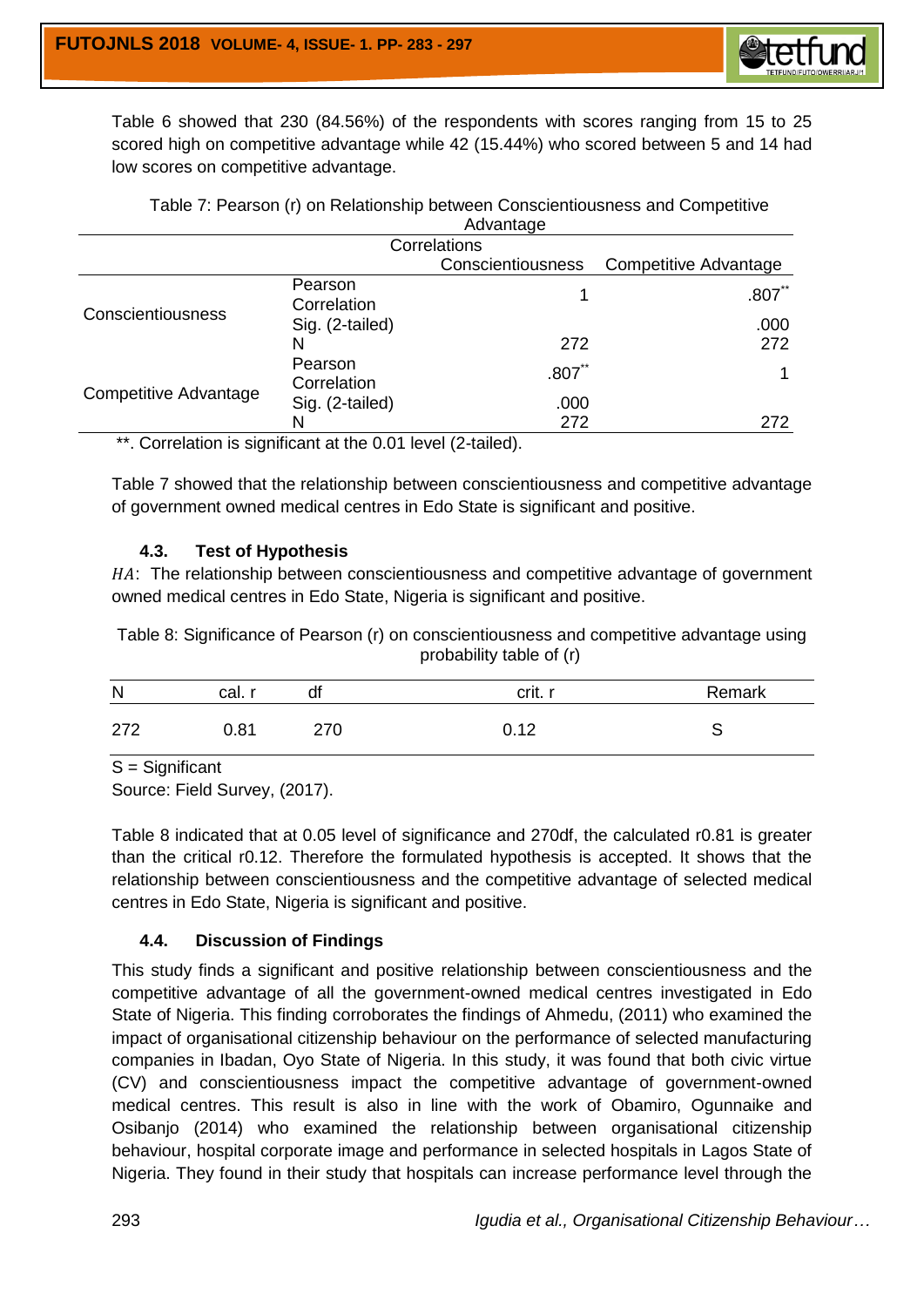

exhibition of OCB by employees. This present study's result also corroborates the finding of Yu-Je, Chao and Chin-Lang (2012) who examined the effect of employee loyalty and OCB on organisational performance of Taiwan-listed family businesses.

## **5. Summary of Findings, Conclusion and Recommendations**

## **5.1. Summary of Findings**

Based on the analysis, our findings show that the relationship between conscientiousness and competitive advantage of government-owned medical centres in Edo State of Nigeria is significant and positive as illustrated by the result of the hypothesis (since  $r = 0.81$  and r is greater than 0.12)

### **5.2. Conclusion**

Based on the findings, the researchers conclude that there exists a strong positive relationship between organisational citizenship behaviour(OCB) and the performance level of government-owned medical centres in Edo State of Nigeria. This implies that when organisation members carry out some of the role or task requirements far beyond the minimum prescribed requirements, it could impact the competitive advantage of that organisation, and in this study, it was found to have impacted on the competitive advantage of the five medical centres in Edo state of Nigeria investigated.

### **5.3. Recommendations**

The researchers made the following recommendations based on the findings of the study:

- 1. That the employees of the five medical institutions should work for extra hours when there is pressing need because it could directly impact the competitive position of their organisations.
- 2. That the employees of the five medical institutions should learn to give colleagues a helping hand when needed as it has the likelihood to positively impact the overall operations of these institutions.
- 3. That the medical workers of these five medical institutions should learn to be punctual to work at all time because it could earn their institutions good public image as well as impact the overall competitive position of these institutions in comparison with the privately-owned medical centres in Edo State.

### **Reference**

- Ahmedu, B. (2011). Organizational citizenship behaviour and performance of selected manufacturing companies in Ibadan, Oyo State, *Nigeria Journal of Business Research*, 38, 42-53.
- Anspach, R.R. (1991). Everyday methods for assessing organisational effectiveness, *Addressing Social Problems,* 38, 1-19.
- Au, C. (1996). Rethinking organizational effectiveness: Theoretical and methodological issues: In the study of organizational effectiveness for social welfare organizations. *Administration in Social Work, 20, 1*-21.
- Bateman, T.S. & Organ, D.W. (1983). Job satisfaction and the good soldier: The relationship between affect and citizenship. *Academy of Management Journal,* 26 (4), 587-595.
- Berry, J. (2015). Discretionary behaviour*,* an online resource, accessed on 17-04-2018 at [https://timelesstime.co.uk/knowledgebase/discretionary-behaviours.](https://timelesstime.co.uk/knowledgebase/discretionary-behaviours)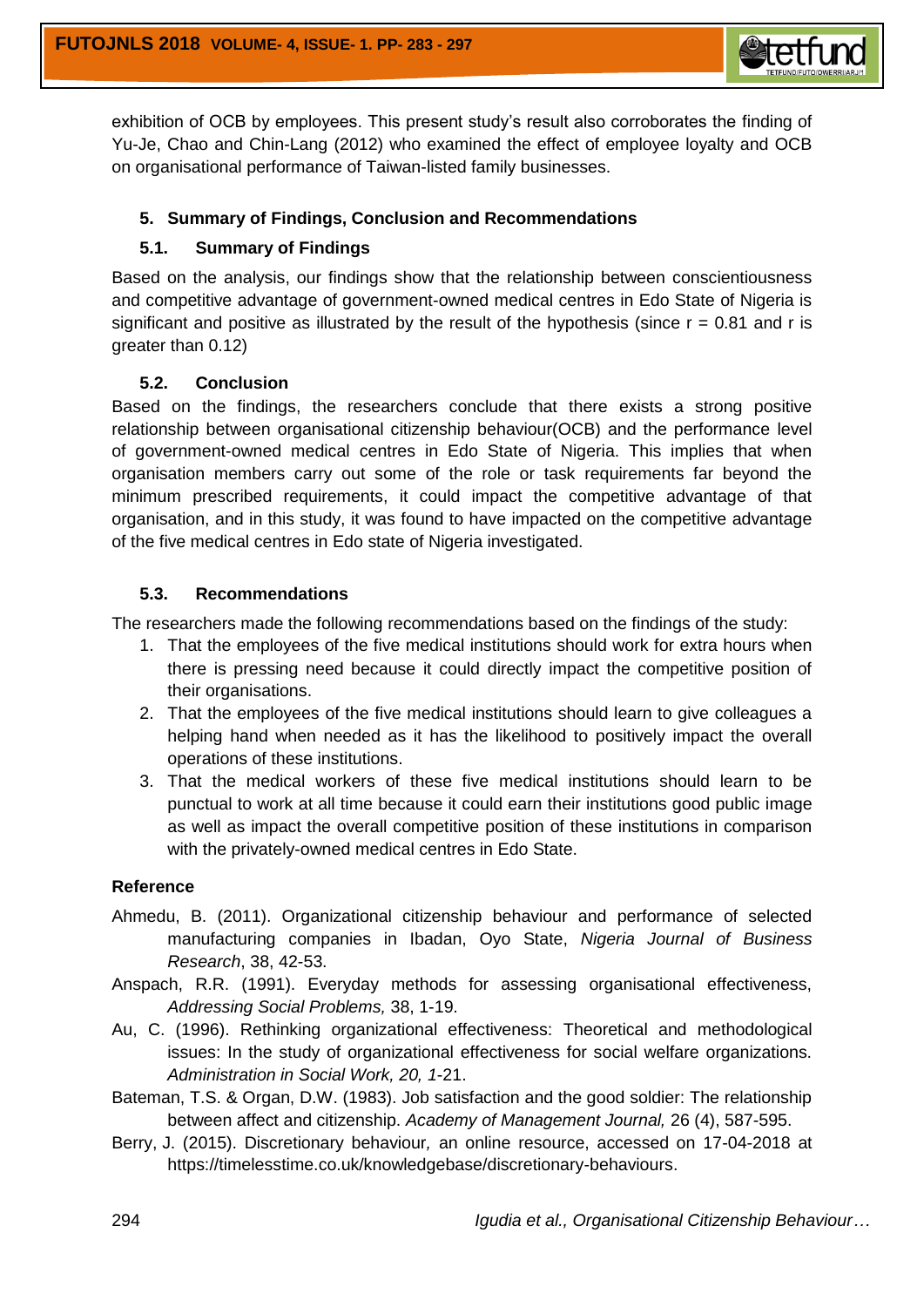

- Bowley, A.L. (1926). Measurement of the precision attained in sampling, *Bulletin of the International Institute of Statistics*, 22 (1), 1-62.
- Chang, C.C. Tsai, M.C. & Tsai, M.S. (2010). Influences of the organizational citizenship behaviours and organizational commitment on organizational performance in Taiwan. *International Conference on E- Business, Management and Economics*, 3, 37-41.
- Daniels, D., Joireman, J., Falvy, J. & Kamdar, D. (2006). Organizational citizenship behaviour as function of empathy consideration of future consequences and employee time horizon: An initial exploration using an in-basket simulation of OCBs. *Journal of Applied Social Psychology*, 36(9), 2266–2292.
- Desimone, S. (2002). Organizational citizenship behaviour (OCB), total quality management and Performance: A case of manufacturing firms in Maquiladora. *International Journal of Quality & Reliability Management* , 25 (8), 793-808.
- Grant, R. (2008). *Contemporary strategy analysis* (6th ed.). Maiden, MA: Blackwell publishing.
- Hsieh, S. Y., Lang, F. L. & Chen, M. H. (2010). A study on the relationships among the organisational culture of junior high schools, the organizational citizenship behaviour of the teachers and the effectiveness of the schools of Kaohsiung County. Taiwan: *Humanities and Social Science Research*, 3(4), 86-105.
- Jiang, D. Y. & Cheng, B. S. (2003). Review and outlook of studies on organisational loyalty, organizational commitment and organizational citizenship behaviour. Taipei: *Applied Psychology Research*, 19, 175-209.
- Joo, Y.J. & Soonkwan, H. (2008). Organizational citizenship behaviour and performance of manufacturing firms in China. *International Journal of Quality & Reliability Management*, 25, 793-808.
- Koys, E. (2001). Do good citizens make good organizational citizens? An empirical examination of the relationship between general citizenship and organizational citizenship behaviour in Israel. *Administration and Society*, 32, 596- 625.
- Krejcie, R.V. & Morgan, D.W., (1970). Determination of sample size for research activities. *Educational and Psychological Measurement*, 30, 607-610.
- Mohammad, S.S. & Saima, A.F.A. (2015). Factors affecting organizational citizenship behaviour of the corporate sector in Bangladesh, *European Journal of Business and Management*, 7 (31), 7-17.
- Obamiro, J.K., Ogunnaike, O. O. & Osibanjo, O.A. (2014). Organizational citizenship behaviour, hospital corporate image and performance in selected hospitals in Lagos State. *Nigeria Journal of Competitiveness*, 6 (1), 36-49.
- Pickford, C.H. & Joy, G. (2016). Mutuality in business briefing, 1(3), An online resource accessed on 24/05/2018 at https://www.sbs.ox.ac.uk/sites/default/files/researchprojects/MiB/Organizational-Citizenship-Behaviours-MiB-Briefing-No-1-HF021116.pdf
- Podsakoff, P.M, MacKenzie, S.B, Paine, J.B. & Bachraeh, D.G. (2000). Organizational citizenship behaviours: A critical review of the theoretical and empirical literature and suggestions for future research. *Journal of Management*, (3), 513-563.
- Poncheri, R. (2006). *The impact of work context on the prediction of employee performance.* North Carolina State University: University press.
- Prajogo, T. & McDermott, S. (2011). Organizational citizenship behaviour and Performance of selected banks in Bangladesh, *International Journal of Business and Management*, 25 (8), 793-808.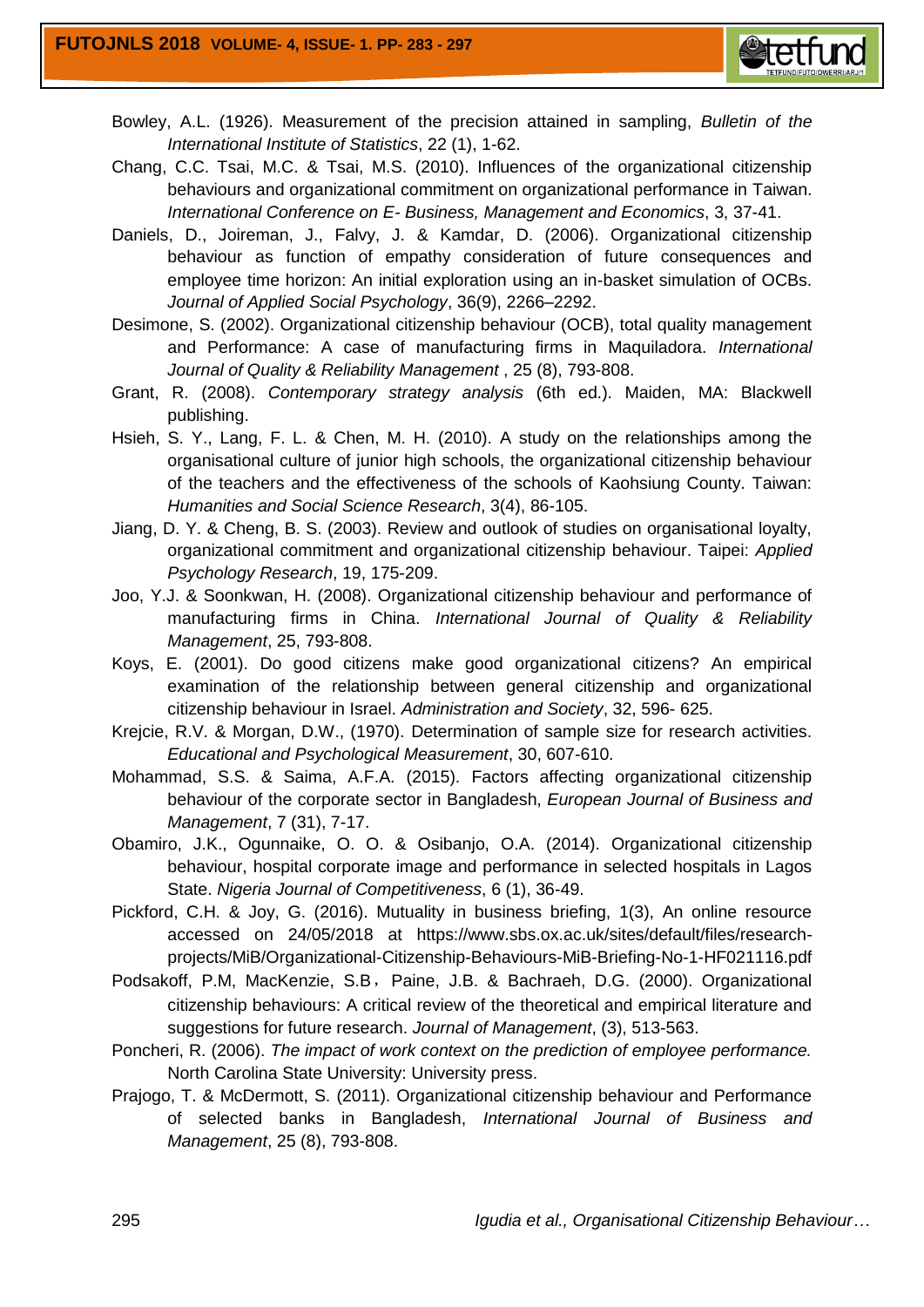

Rayport, J. E & Jaworski, B. J. (2004). Best way forward. *Harvard Business Review,* 52(12), 47-54.

Richard, P.A. (2009). Measuring organizational performance: Towards methodological best practice. *Journal of Management*.13, 65-72.

Robbins, S. P. (2001). *Organizational behaviour*: *Concepts, controversies and applications*,  $(8<sup>th</sup>$  ed.), New York: Prentice hall.

Suwannoppharat, K. & Kaewsa, A. (2015).Utilization of content and theme based instruction: An overhaul of English language learning for non-native English learners. *International Journal of English Language Education*, 1(3), 115-126.

Thorndike, E.L. (1935). Social exchange theory. *Annual Review of Sociology*, 1, 335-362.

- Todd, S.A (2003). *Causal model depicting the influence of selected task and employee variables on organizational citizenship behaviour*. New Jersey: Prentice hall.
- Torlak, R. & Koc, P. (2007). Organizational citizenship behaviour in public and private sector and its impact on job satisfaction: A comparative study in Indian perspective, *International Journal of Business and Management,* 6,(1).

Turnipseed, P. & Rassuli, D. (2005).Organizational citizens or reciprocal relationships? An empirical comparison, *Personnel Review*, 35, 519-537.

Upadhaya, B., Munir, R., & Blount, Y. (2014).Association between performance measurement systems and organisational effectiveness. *International Journal of Operations & Production Management*, 34(7), 2-22.

Uzonwanne, F.C. (2014). Organizational citizenship behaviour and service delivery of oil workers in Nigeria. *Journal of Humanities and Social Science*, 19 (8), 87-95.

- Vanyperen, N., Berg, A. & Willering, M. (1999). Towards a better understanding of the link between participation in decision-making and organisational citizenship behaviour: A multilevel analysis. *Journal of Occupational and Organisational Psychology,* 72(3), 377-392.
- Walsh, K., Enz, C. A. & Canina, L. (2008).The impact of strategic orientation on intellectual capital investments in customer service firms. *Journal of Service Research, 10,* 300- 317.
- Yu-Je, L., Chao, L. & Chin-Lang, L. (2012). The impact of employee loyalty and organizational citizenship behaviour on organizational performance: A case of Taiwan-listed family businesses. *International Journal of Information Technology and Business Management*, 4 (1), 8-25.